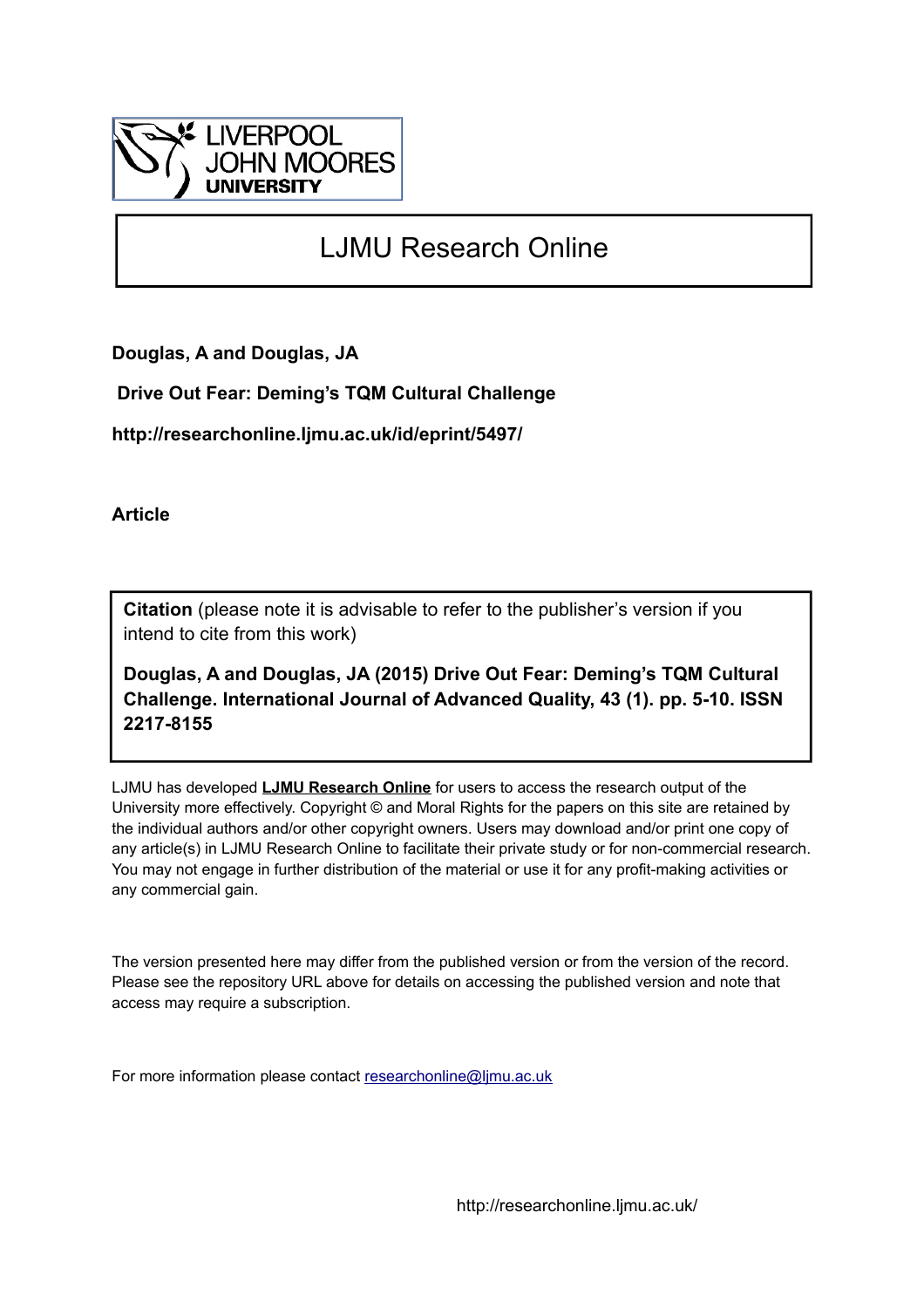# **DRIVE OUT FEAR: DEMING REVISITED**

**Alexander Douglas (1) and Jacqueline Douglas (2)**

*(1)Editor The TQM Journal, Emerald Group Publishing Ltd, Howard House, Wagon Lane, Bingley, BD16 1WA, UK [TQMEditor@gmail.com](mailto:TQMEditor@gmail.com) (2) Senior Lecturer in Quality Management, Liverpool Business School, Liverpool John Moores University, Brownlow Hill, L3 1UG, UK [J.A.Douglas@ljmu.ac.uk](mailto:J.A.Douglas@ljmu.ac.uk)*

**Abstract:** *Today management by fear is ubiquitous. Managers do not trust workers and micromanagement is rife. Such behaviours and cultures lead to suboptimal performance. This paper therefore revisits one of the major components of a Total Quality Management (TQM) culture identified by Dr W.E. Deming as the primary duty of every manager – the removal of fear from the workplace. The paper explores, through the extant literature, various aspects of management by fear and its impact on organisations and people. It revisits Deming's contention that when there is a problem 94% of the time it is caused by the system and not people. It explores the requirement that all managers must be able to distinguish between "common" and "special" causes of variation if they are to avoid blaming people for systems errors and hence create a blame culture that perpetuates management by fear. Suggested alternatives to the macho management style based on fear and blame include creating a culture that welcomes mistakes and where fear and blame are replaced by respect and trust.*

*Key Words: Deming, Culture, Micromanagement,*

#### **1. INTRODUCTION**

The success or otherwise of Total Quality Management (TQM) is influenced by the culture of the country in which it is to be operationalised (Kumar, 2006). This national culture and business culture and its values play a significant part in the successful application of TQM (Psychogios, 2010). The sustainability of TQM is also dependent upon how "TQM itself fuses with the quality climate, which is in turn influenced by the national culture setting". TQM has long been shown to consist of two major components: the "hard" or technical component consists of tools, techniques, systems, processes and measures while the "soft" component consists of a philosophy of management, culture, teamwork and education and training.. It has been established that it is the "soft" aspects of TQM that are the hardest to implement successfully. The major components of a TQM culture were identified by Deming (1982) and include, inter alia the promotion of pride in workmanship, teamwork, the instituting of leadership rather than supervision and driving out fear. It is this latter component of a TQM culture that this paper will concentrate on as it is viewed by Deming as the primary duty of every leader to remove fear from the workplace and as key to delivering sustainable TQM and is linked to all other aspects of the TQM culture. Deming (1982) recognised that fear in the workplace adversely impacted on the performance of people or workers. This fear can take many forms; fear of losing one's job, fear of breaking rules or fear of not meeting a production target or delivery deadline.

#### **2. A CULTURE OF FEAR**

#### **2.1 Management by Fear**

We live in a corporate world where fear and management by fear is ubiquitous (Coyote, 2009). There is a flawed logic that believes that during a recession staff can be motivated to superior performance by threatening them with redundancy. Relying on fear during a recession is a poor choice of motivator and could impact on future performance when times are more prosperous (Deopke, 2010). Staff have long memories and they will treat your customers they way you treat them. The last thing an organisation wants is employee fear transferring to customers. A far better strategy is to keep employees engaged and help them to understand the potential consequences of a recession for the organisation and to inform them of what they can do to help (Deopke, 2010).

A culture based on fear means that senior management will be out of touch with the reality of day-to-day operations. Subordinates will tell them only what they want to hear and that will be only good news. This "good news brigade" filters out any bad news by either withholding it altogether or watering it down. Mistakes are buried and any opportunity to learn from them is buried too.

Putting fear into people at work may increase productivity in the short term but soon that fear will return to frustration and workers will no longer take risks and creativity will be stymied. Customer service will be negatively impacted as workers take their frustrations out on customers (White, 2010). Fear undermines quality and productivity and leads to an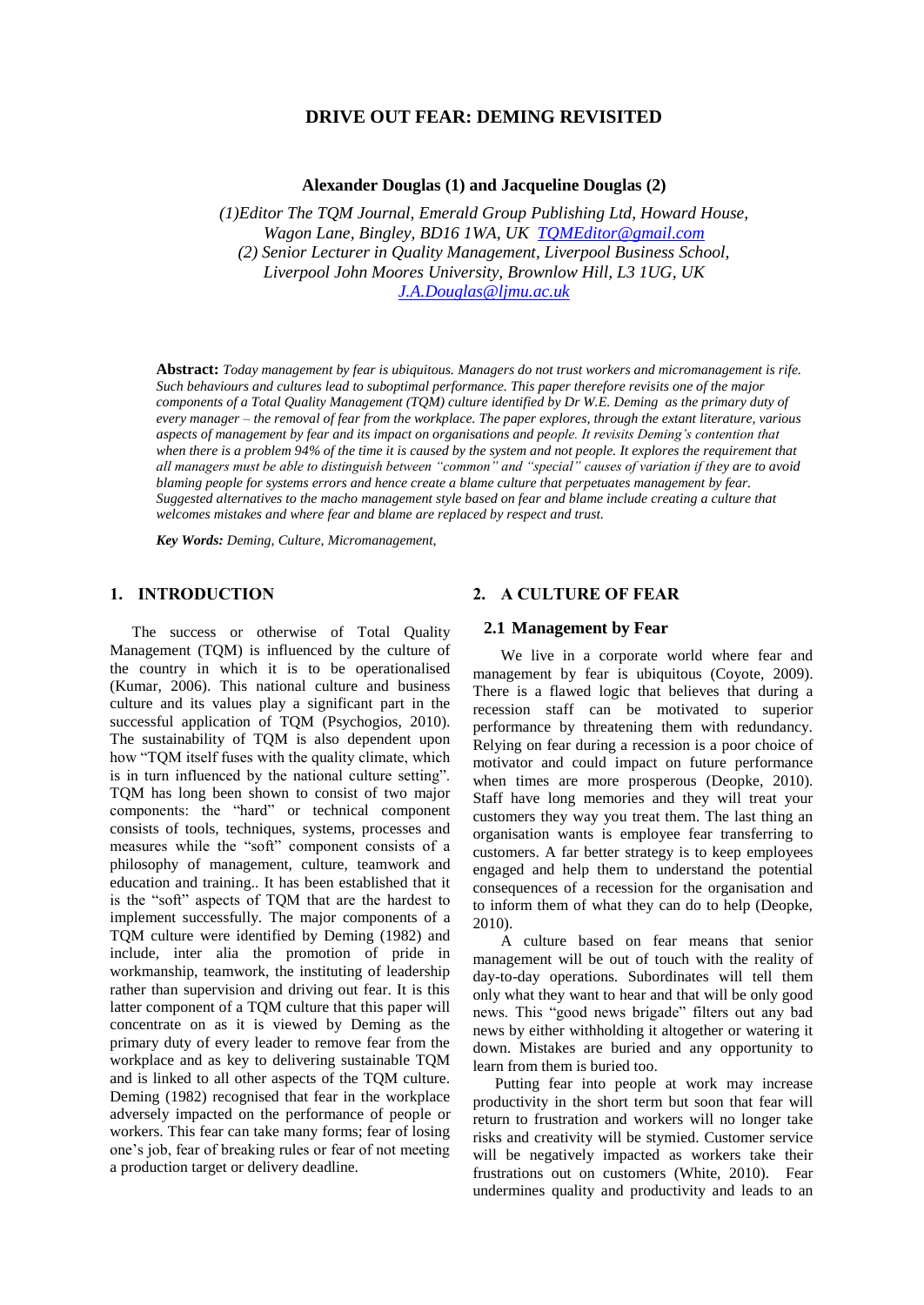increase in absenteeism and as things get worse management by fear increases. This leads to even lower morale, higher absenteeism and staff turnover and even lower productivity – a vicious downward spiral.

#### **2.2 Competition and Fear**

Many managers use competition to instil fear. Competition is about winners and losers. Success cannot exist without failure. Managers deem the anxiety generated by competition between co-workers a good thing as they compete for scarce resources, power and status (Machovec and Smith, 1982). Therefore, management encourage competition between individuals, between groups and departments and between business units. This culture of fear needs to be replaced by one of trust. Trusting others and of course trusting yourself and your own judgement. It is better to trust that judgement than be right every time. We all make mistakes but if you trust yourself then you try to learn from them. Those who don't try to avoid the blame for future errors by following the herd and doing what they do even if what they are doing is wrong. People become risk averse.

#### **2.3 The "us and them" culture**

The "us and them" culture that predominates in so many organisations across the world and encourages fear needs to be broken down. Barriers between staff and supervisors also need to be removed for successful joint working relationships to be established. This requires an understanding of people that many managers do not possess. They do not understand what it takes to establish a sense of community in the workplace and real relationships between them as managers and staff as employees (Scholtes, 1999). Workers should not be afraid to express ideas or opinions or to ask questions. An adversarial relationship between management and subordinates is counterproductive.

# **2.4 Blame Culture**

Fear predominates in a blame culture - companies need to move away from this to a more open culture where people are encouraged to learn from their mistakes and identify how to improve so that such mistakes do not happen again. Failures can reveal, inter alia:

- What doesn't work;
- Expose weaknesses that need addressing (Ramsey, 2010)

Peters and Waterman (1982) argued that tolerance for failure is a specific component of an excellent company culture. Peters and Austin (1984) further argued that making mistakes that try to improve the system should be celebrated and advocates organisations instituting an award of "Mistake of the Month" so that information on problems can be shared. He believes that this sends a powerful message to people working in the organisation  $-$  it is alright to make a mistake. In such a culture people won't hide their mistakes and organisations and individuals learn. However, a word of caution, he advocates that the CEO or equivalent should be the first winner of such an award.

# **2.5 Human Error**

The extant literature reports two approaches to human error (Chavan, 2011):

- The systems approach which considers humans to be fallible and errors occur even in the best organisations;
- The person approach which blames individuals for errors;

With regards to the person approach Deming (1982) was one of the first to recognise the flawed thinking behind holding workers accountable for what they do. Managers mistakenly focus on performance statistics and "counsel" those that are considered "underachievers". Deming (1982) recognised that most problems and most opportunities for improvement were associated with systems.

Indeed proponents of this systems approach put the percentage of problems caused by systems as high as 94% with other causes at 6% (Deming, 1982). We know of course that these systems causes he termed "Common causes" whilst the other causes he termed "Special causes". The common causes were the responsibility of management and only they could remove or improve them. That being so it would seem absolutely ludicrous to blame workers for these systems variations as that would only lead to demoralised workforce. Managers need to focus improvement initiatives on the 94% of common causes i.e. the system if they want to see significant performance improvements (Seddon and O'Donovan, 2010).

It is astounding that today that we have managers who cannot distinguish between common causes and special causes of variation. This leads to all sorts of erroneous assumptions and decisions. Managers take action when they should do nothing or do nothing when they should take action. Myron Tribus (1993) rightly describes variability as a "virus" and the inability of managers to distinguish between common and special causes of variation leads to what he calls "mis-diagnosis".

In the UK, where the Government is obsessed with League Tables of performance this virus of variability may be prevalent. There are league tables for many public sector organisations' performance and they are now an integral part of the UK National Health Service (NHS). But league tables must be viewed with caution. The ranking of, for example, hospitals and surgeons gives the impression that the reported differences in league table positions require some action to be taken against hospital management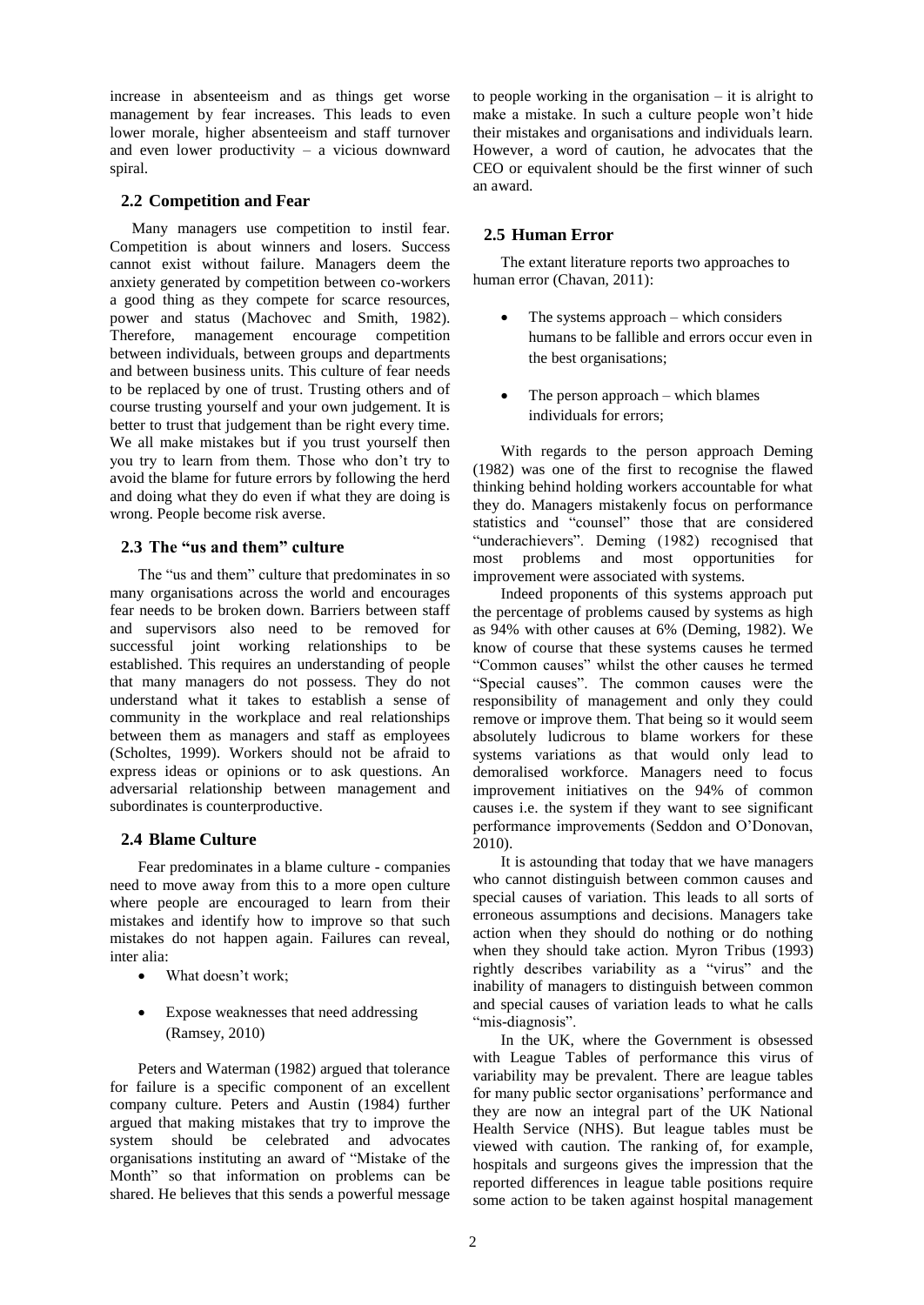or individual surgeons – in other words the differences are due to some special causes. However the differences may simply be due to common cause variation, i.e. the differences are intrinsic to the system itself and not individuals (Mohammed at al, 2000).

#### **2.6 Micromanagement Culture**

All of the above creates a culture that actively works against TQM. Managers don't trust workers to do a good job therefore they micro manage them. Micromanagers don't delegate and become irritated if their subordinates make a decision without consulting them. One of the drivers behind such behaviour is so allow such a manager to take the credit for any successes but also to shift the blame for any failures. They rarely develop people but exploit them (White, 2010). In some cases micromanagement is used as a tactic to get rid of unwanted employees. The manager sets standards that cannot be achieved and then uses this non-achievement as grounds for dismissal. Alternatively, these high standards can be used to create a stressful work environment in which unwanted employees no longer wish to participate. Excessive stress creation can lead to cases of constructive dismissal being brought against organisations by the effected employees. When it comes to recruitment micromanagers rarely hire people with experience and talent as they may eventually challenge them. They hire drones (White, 2010). A downward spiral begins; good workers leave and more drones are recruited, skills decrease, morale decreases and productivity falls. The constant recruitment and training of staff is a drain on an organisation's resources – a cost of poor quality.

People micromanage people because they are "control freaks" (Muturi, 2011) that are hooked on controlling others (White, 2010). Command and Control macho managers increase fear. It can manifest itself as blatant bullying by a supervisor of a worker or dictatorial management behaviours or constantly threatening people with job loss if they don't perform as demanded. Micromanagement could also spring from a complete lack of trust. When a manager cannot trust people to do a good job in their absence then they have to micromanage (Muturi, 2011).

Micromanagement makes staff resentful. They may lose interest in their work and in their job. They lose their motivation and initiative and their productivity decreases (Presutti, 2006). A micromanager frustrates and demoralises her staff and seriously damages the productivity of the organisation (White, 2010). Some staff may get angry and lose respect for managers over what they rightly perceive as mistrusting, stressful, adversarial relationships and they may begin to look around for other job opportunities with other companies. Excessive staff turnover is a symptom of an unhappy workforce. Employees who once engaged in mutually respectful communications with their managers will now hide mistakes because of a fear of being reprimanded. Individual lapses may become contagious and spread to become a general breakdown in team spirit and cooperation. Communications will stop because employees think they will not be treated fairly. This means managers stop access to good ideas.

Micromanagement demoralizes workers and leads to significant declines in productivity and performance in the long run (Dowden, 2012)

#### **2.7 Avoidance Strategies**

So how can organisations avoid micromanagement and the creation of a climate of fear?

Firstly, managers need to remove the stigma associated with making mistakes. But this is by no means easy. In the UK, among the medical profession there are cultural and legal barriers to the disclosure of errors (Helmfeich, 2000).This is because mistakes may lead to legal action by patients or their families or lead to dismissal by employers. However Chavan (2011) reports on the adoption of a "no blame" culture in hospitals in New South Wales Australia. In line with Juran's (2004) theory of human infallibility as applied to inspection activities those hospital managers have recognised the "inevitability of errors" and realised that it is far better to have errors reported, recorded ad analysed so that they can learn from them and hopefully reduce them. If mistakes are covered up then over time they will be repeated (Gray and Williams, 2011).

Secondly organisations must substitute micromanagement with Leadership (Deming, 1982) and restore pride in workmanship (Deming, 1982); Command and Control is failing a new approach to management needs to be adopted (Seddon, 2003). This new approach is a systems approach. The need for such an approach has been advocated for the past 30 years because enlightened management have realised that their people work in a system. It is the job of management to work on the system to improve it continuously with their help (Tribus, 1993).

Thirdly, organisational structures need to be flattened (again) and unnecessary layers of management removed;

Fourthly, organisations need to allow mistakes.

All of this is possible. As Deming said the present style of management is a modern invention, invented by us and as such it can be re-invented. This reinvention involved understanding and managing our organisations as systems. The purpose of management is to strive to continually improve the system.

# **2.8 Serbian Culture**

So what about Serbia's Culture? Hofstede (1980) identified four dimensions that differentiate countries' cultures:

1. Power distance (large versus small) – concerns social inequality and how power is distributed. A large score in this dimension means that individuals accept the inequality of power in their society while a small score means the opposite is true (Hofstede, 2001; Lagrossen (2002) Lukashenko, 2009).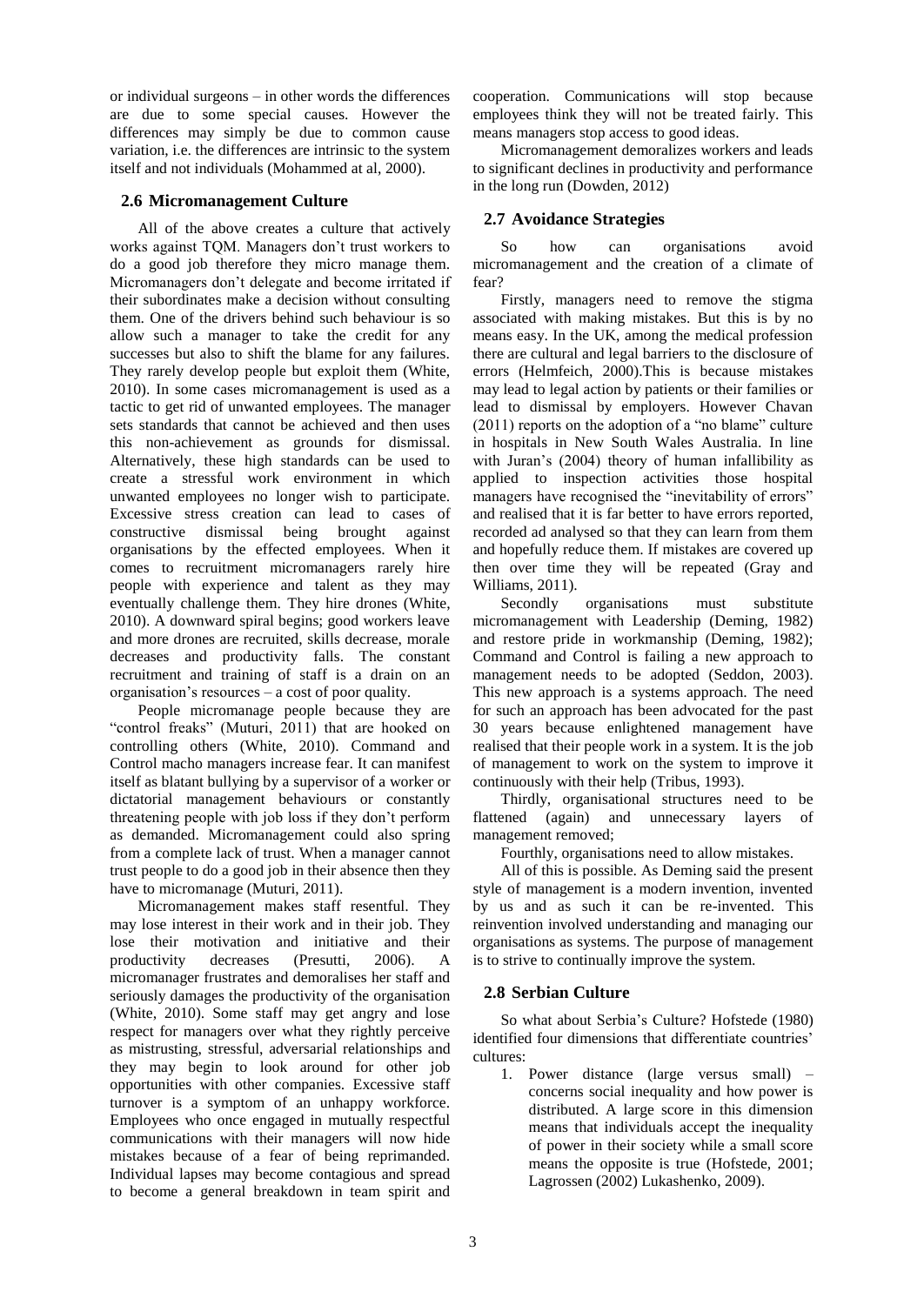- 2. Individualism versus Collectivism concerns the relationship between the individual and the group. Is it a society where individuals are expected to look after themselves or are individuals integrated into strong groups that will look after them in exchange for unquestioning loyalty (Hofstede, 2001; Lagrossen (2002) Lukashenko, 2009).
- 3. Masculinity versus Femininity concerns gender and their distinct roles. People in masculine societies place more emphasis on masculine traits such as achievement and material success whereas feminine societies determine achievement in terms of close human relationships and quality of life (Hofstede, 2001; Lagrossen (2002) Lukashenko, 2009).
- 4. Uncertainty avoidance (strong versus weak) is defined by Hofstede (1991) as "the extent to which the members of a culture feel threatened by uncertainty and unknown initiatives". High uncertainty avoidance cultures maintain strict codes of belief and behavior, establish formal rules and are intolerant of deviant ideas and actions (Hofstede, 2001; Lagrossen (2002) Lukashenko, 2009).

Later, a fifth dimension of differences among national cultures was identified – Long Term orientation versus short-term orientation. This concerns the extent to which society exhibits a "future oriented perspective rather than a conventional, historic or short-term point of view" (Lukashenko, 2009).

There have been a number of studies that examined the influence of national culture on TQM implementation through Hofstede's five dimension. Tata and Prasad (1998) found that power distance and uncertainty avoidance seemed to be the most relevant dimensions connecting TQM and national culture

In Europe, research (Lagrosen, 2002) has shown that it is power distance (high or low hierarchy) and uncertainty avoidance that affect the approach taken to implement TQM. The favoured mix being low uncertainty avoidance and low power distance. Add to this that TQM encourages team work (collectivism) rather than focussing on the individual and you are able to identify the cultural requirements of TQM as a collectivistic culture that encourages a participative management style that empowers employees (Kumar and Sankaran, 2007). Lagrosen (2003) later confirmed that Hofstede's dimensions of uncertainty avoidance and individual-collectivism influenced the implementation of TQM in European countries.

Research on Serbia's national culture suggests that it is characterized by high power distance, collectivism, femininity and high uncertainty avoidance (Hofstede, 1980, Milikic, 2008). In other words this is not the ideal culture for TQM to flourish.

A study by psychogios (2010) into the application of TQM in South Eastern Countries including Romania, Bulgaria, Greece and Serbia found

# **3. CONCLUSIONS**

A concluding section is required. Although a conclusion may review the main points of the paper, do not replicate the abstract as the conclusion. A conclusion might elaborate on the importance of the work or suggest applications and extensions.

#### *REFERENCES*

[1] Kumar, M.R., *TQM as the basis for Organisational Transformation of Indian Railways – A Study in Action Research*, DBA thesis, Southern Cross University, Australia, 2006

[2] Deming, W.E. *Out of the Crisis*, MIT, Cambridge, Massachusetts, USA, 1982.

[3) Coyote, C.

[4] Doepke, R. *Using Fear as a Management Tool Will Harm You Today and Tomorrow*, Credit Union Times, 3rd February, p.20, 2010.

[5] White, R.D. *The Micromanagement Disease: Symptoms, Diagnosis, and Cure, Public Personnel Management*, Vol. 39, No.1, Spring, pp.71-76, 2010.

[6] Machovec, F.M. and Smith, H.R., *Fear makes the world go "round": The "dark" side of management*, Management Review, January, pp. 9-17, 1982.

[7] Scholtes, P., *The New Competencies of Leadership*, Total Quality Management, Nos 4 & 5, pp. S704-S710, 1999.

[8] Ramsey, R.D., *Lose your fear of failure*, Supervision, Vol 71, Issue 5, pp.12-14, 2010.

[9] Peters, T.J. and Waterman, R.H., *In Search of* 

*Excellence*, Harper and Row, New York, USA, 1982.

[10] Peters, T.J. and Austin, N. K., *A Passion for Excellence: The Leadership Difference*, Fontana/Collins,

Glasgow, UK, 1985.

[11] Chavan, M., *Quality Management and Quality Care*, Asian Journal on Quality, Vol.12, No. 1, pp. 91-112, 2011. [12] Seddon, J. and O'Donovan, B., *Rethinking Lean* 

*Service*, Management Service, Spring, pp. 34-37, 2010.

[13]Tribus, M., *The Germ Theory of Management*, British Deming Association, Salisbury, UK, 1993.

[14] Mohammed, A.M., Cheng, K.K., Rousse, A. and Marshall, T. *Bristol, Shipman, and clinical governance: Shewhart's forgotten lessons*, The Lancet, Volume 357, Issue 9254, pp. 463-467, February, 2001.

[15] Muturi, D*. Micromanaging: Won't do it, let go!* Management (The Journal of the Kenya Institute of Management, July, p.9, 2011.

[16] Presutti, J.D. "Is Micromanagement killing your staff?" Nursing Home Magazine, February, pp.34-38, 2006. [17] Helmfeich, R. *On Error Management: Lessons from Aviation*, British Medical Journal, Vol. 320, No.7237, pp. 781-785, 2000.

[18] Juran, J.M. *Architect of Quality*, McGraw-Hill, New York, 2004.

[19] Gray, D. and Williams, S. From Blaming to learning: *Re-framing Organisational Learning from Adverse Incidents*, The Learning Organisation, Vol.18, No.6, pp. 438-453, 2011.

[20] Seddon, J. *Freedom from Command and Control*, Vanguard Press, Buckingham, UK, 2003.

[21] Hofstede, G. *Culture's Consequences: International Differences in Work-Related values*, Sage, Thousand Oakes, California, 1980.